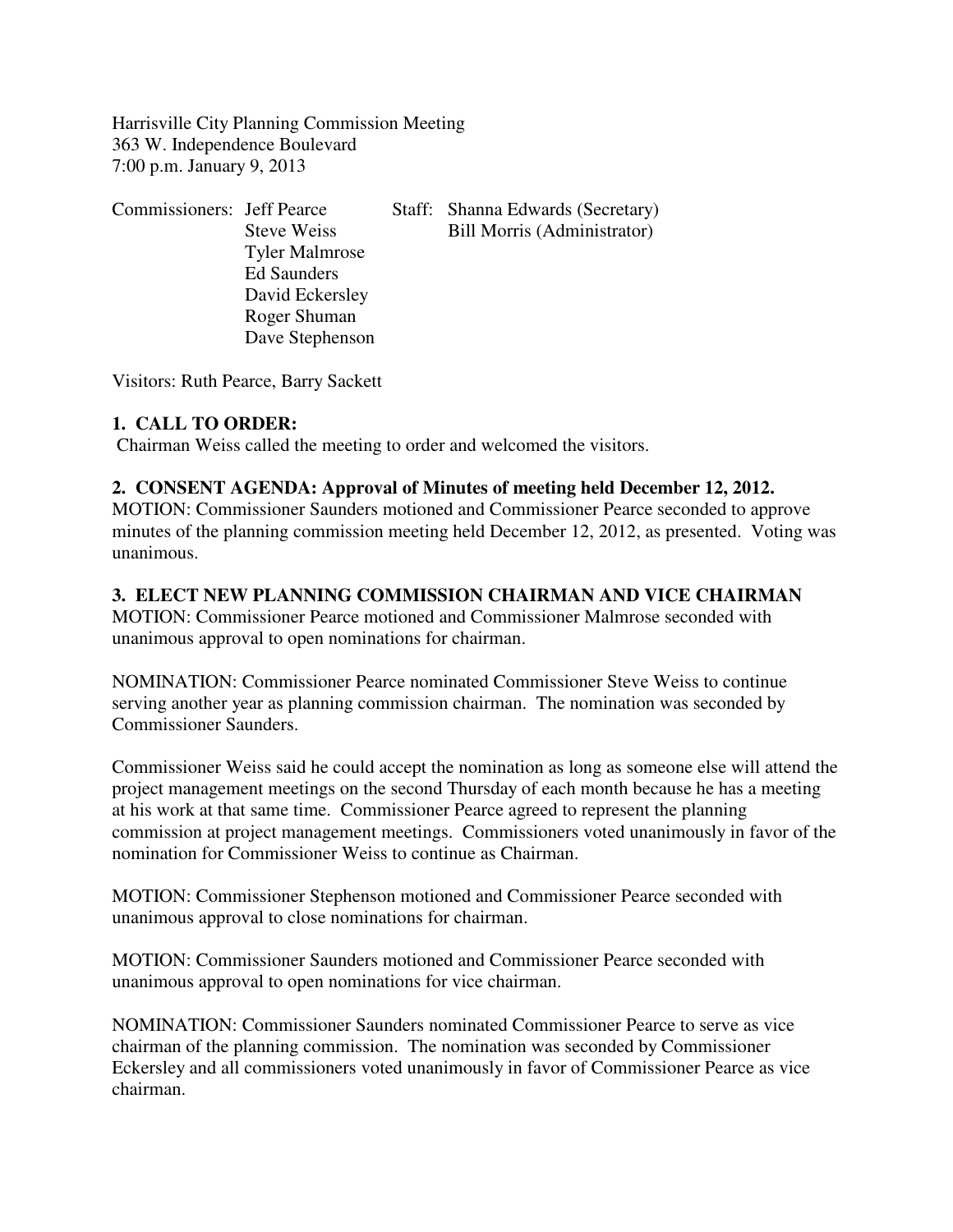MOTION: Commissioner Saunders motioned and Commissioner Eckersley seconded with unanimous approval to close nominations for vice chairman.

#### **4. PUBLIC HEARING / REVIEW/ CONSIDER APPROVAL of a conditional use permit for display and sale of automobiles at 746 North Harrisville Road - Barry C. Sackett / Jimmy Owens**

MOTION TO OPEN PUBLIC HEARING: Commissioner Pearce motioned and Commissioner Malmrose seconded with unanimous approval to open the public hearing.

*Public Comments:* Commissioner Shuman read a letter received from the Sanders, neighboring property owners at 155 E. Larsen Lane. Their concern is with automobiles associated with the original auto repair conditional use being stored outside of the screened area. They request a twelve-foot fence to block the yard from view of their property.

Owners comments: Barry Sackett explained that the cars are kept behind the seven-foot screened fence except occasionally when the ones being worked on are brought behind the building. The slats in the fence are in good shape. Mr. Sackett said he stores a few of his own cars that are not wrecked outside the fence. He reported that he is conscientious to keep the weeds down around the property. Bill Morris mentioned the city wants the business of selling automobiles brought into compliance with a conditional use permit so the business can continue, and he stated a twelve-foot fence is not allowed by ordinance.

MOTION TO CLOSE PUBLIC HEARING: Commissioner Saunders motioned and Commissioner Eckersley seconded with unanimous approval to close the public hearing.

DISCUSSION: Commissioner Shuman read the motion of approval for the original conditional use of auto repair from minutes of the planning commission meeting September 14, 2005. Mr. Sackett stated that the cars he owns and stores on the site include three trucks and a couple of older automobiles kept on the east end of the lot. Bill Morris mentioned that one of the conditions of the conditional use approval for auto sales being considered should include that the seller has a state dealers license in order to obtain a business license with Harrisville. He also said commissioners may want to consider limiting the number of automobiles displayed for sale. Commissioners decided not to set a specific number on automobiles for sale, but rather refer to reasonable space the site can accommodate. Bill Morris stated that if it becomes a problem, commissioners can bring it back for consideration. Mr. Sackett mentioned that he owns the little house to the south of this property as well.

MOTION: Commissioner Saunders motioned to approve a conditional use permit for display and sale of automobiles at 746 North Harrisville Road contingent upon the seller having a state dealers license, and meeting all stipulations of the 2005 conditional use permit for automobile repair, and the cars displayed for sale should be a reasonable number that the site can accommodate. The motion was seconded by Commissioner Shuman and voting was unanimous. Mr. Sackett left the meeting.